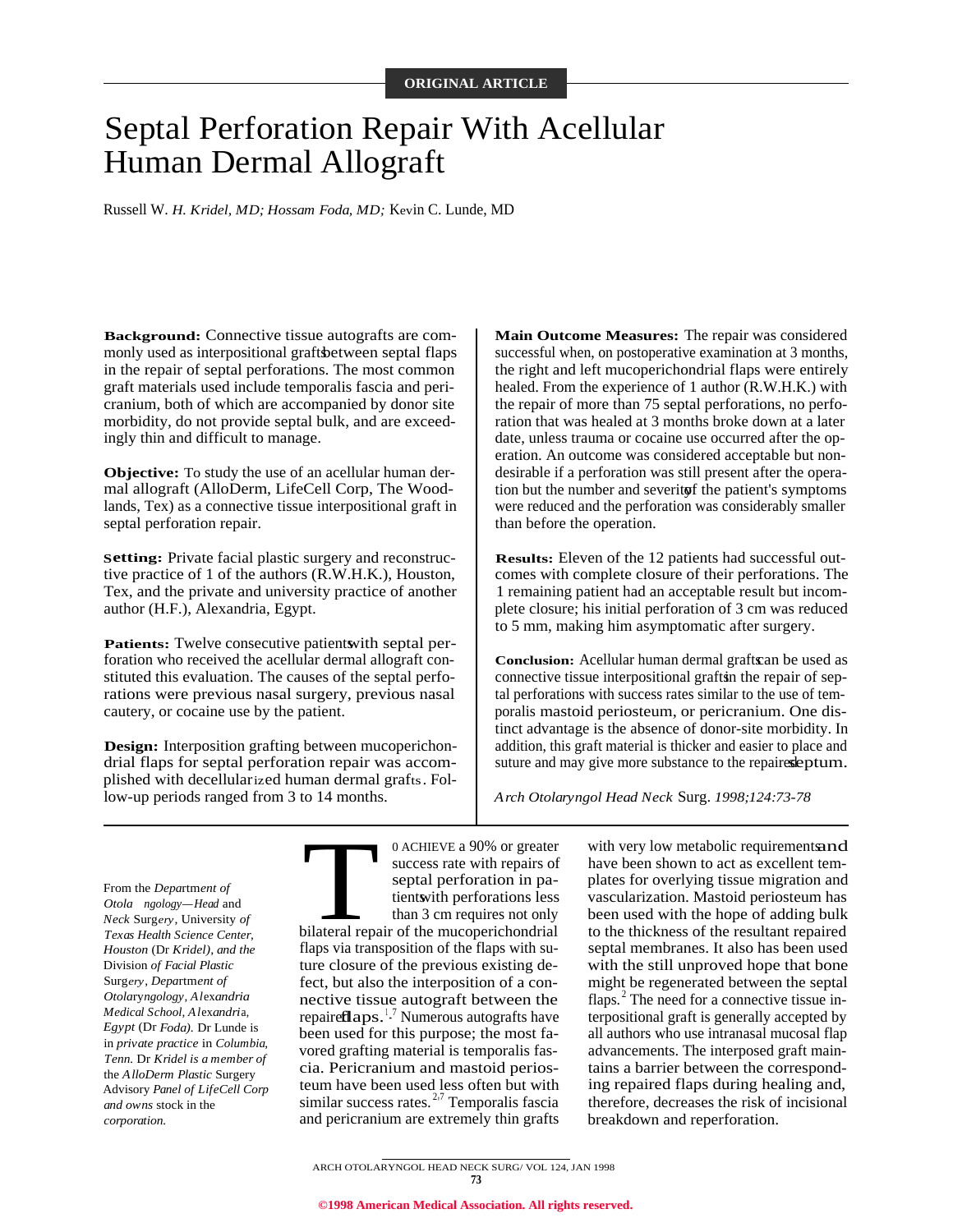# MATERIALS *AND METHODS*

### MATERIALS

The acellular dermal graft is processed from human donor skin obtained from approved tissue banks. In processing, the epidermis is removed, and the remaining dermal layer is washed in detergent solutions to remove cellular components. After the tissue has been decellularized, the acellular collagen matrix is then cryoprotected and rapidly freeze-dried by a patented process to preserve biochemical and structural integrity. This packaged acellular dermis can be stored under refrigeration for at least 2 years. Rehydration of the freeze-dried dermis for a minimum of 10 minutes in physiologic saline using a normal sterile procedure yields a pliable collagen template for cell repopulation.

#### **METHODS**

Nasal septal perforations present a unique challenge to the surgeon because the perforation defect involves not 1, but 3 distinct, yet contiguous layers; ie, 2 mucoperichondrial flaps and a central, usually cartilaginous, defect. The larger the vertical height of the perforation, the more difficult the repair. Because the goals of operations to repair a perforation should be to close the perforation and to restore normal function, the use of intranasal advancement flaps achieves normal nasal structure and function. Other methods that use skin grafts or buccal mucosa grafts close the perforation but leave the patient with a dry crusting nose because respiratory nasal mucosa is not present. Gollom,6 because respiratory has<br>a mucosa is not present. Conom,  $\sigma$ <br>Fairbanks,' Kridel et al,  $\alpha$  and Goodman and Strelzow<sup>5</sup> all have advocated the use of bilateral mucosal transpositional flaps taken from the floor of the nose with the interposition of a connective tissue graft as a necessary component **(Figure 1).** The connective tissue graft helps prevent reperforation of the septal flaps as healing occurs and serves as a template for mucosal migration. Occasionally a perforation cannot be closed completely on 1 or both sides, and the connective tissue interpositional graft can serve as a template for migration of the overlying healing flaps. Gollom<sup>6</sup> and Fairbanks' reported their results using the endonasal approach, whereas Kridel et al,<sup>2</sup> Kridel,<sup>3</sup> and Goodman and Strelzow<sup>5</sup> reported their results using the external open approach to obtain improved visualization. The acellular dermal graft can be used with either approach.

The required size of the graft to be harvested depends on the size of the perforation encountered and may need to be exceptionally large. The graft must be larger than the perforation so that it can overlap the original perforation site peripherally. Harvesting a 4- to 6-cm diameter graft is not unusual. The harvest of such a graft requires wide undermining, which leaves a raw area, creates a potential space for hematoma formation that must be drained, and often is accompanied by postoperative discomfort. Additional operative time is needed for harvesting of the graft, and substantial postoperative care is required. Also, because fascia is so thin, it is possible during harvesting to slit the graft inadvertently, making that portion of the graft useless. When mastoid periosteum

With the external open approach, the columellar incision is made, the nasal skin is retracted, the dome cartilages are separated, and the medial crura are retracted laterally to gain access to the caudal end of the septum. Bilateral mucoperichondrial flaps are first developed at the edge of the caudal septum, and the elevation is carried posteriorly toward the perforation. Superior mucoperichondrial pockets are developed along with the flap elevation just beneath the junction of the upper lateral cartilages and the septum. The upper lateral cartilages are then sharply separated from the septum using a knife blade that leaves the mucoperichondrial flap still attached to the now laterally retracted upper lateral cartilage **(Figure 2).** This technique provides excellent visualization of the dorsal portion of the septum and allows access to its posterior portion. Using a Cottle elevator or a ball-ended elevator, the dissection is continued all around the perforation. The edges of the perforation are entered, and each whole mucoperichondrial flap is separated from the residual septal cartilage and bone. The flap elevation continues laterally along the maxillary crest and floor of the nose, extending just under the inferior turbinate on both sides. The posterior dissection extends at least 1 cm beyond the border of the perforation.

An anterior-to-posterior longitudinal incision is made, paralleling the attachment of the inferior turbinate beneath the inferior turbinate, so that a bipedicle flap is created **(Figure 3).** This provides nasal floor mucosa that can be advanced superiorly and medially to close the perforation. The flap must be totally mobilized to achieve maximum tension-free closure. Then the flap is advanced to assure that there is enough mucosa for closure. If not, more mucoperichondrium must be advanced down from the roof superiorly. The mucoperichondrium may be elevated from the undersurface of the upper lateral cartilage, preserving all of its blood supply, or a cut may be made in the mucoperichondrium superiorly at the septal–upper lateral cartilage junction, or slightly lower, creating a bipedicle flap to advance inferiorly. If the latter method is used, it can only be performed on 1 side, or bare septal cartilage would be left bilaterally that might perforate superiorly.

Once enough slack has been provided by the advancement of the flaps, the perforation in each flap is closed using interrupted 4-0 or 5-0 chromic gut or plain gut sutures. If any granulation tissue is present on the edges of the perforation, it is removed to provide fresh edges that are more likely to heal. At this point, the acellular human dermal allograft is used.

is harvested, there generally is great patient discomfort at the donor site in addition to the usual risk of greater auricular nerve injury.

After harvesting, temporalis fascia and pericranium are usually air dried on the back table before use in surgery. The resultant very thin and often extremely transparent graft is then placed between the septal flaps. This placement must be done quickly and accurately because as soon as the graft rehydrates, it loses its gross structural stability, tends to bunch together, and is technically difficult to manage. Another disadvantage of temporalis fascia or pericranium is the extreme thinness of the graft. Because cartilage is no longer present in the perforated septal area, a very floppy, thin septum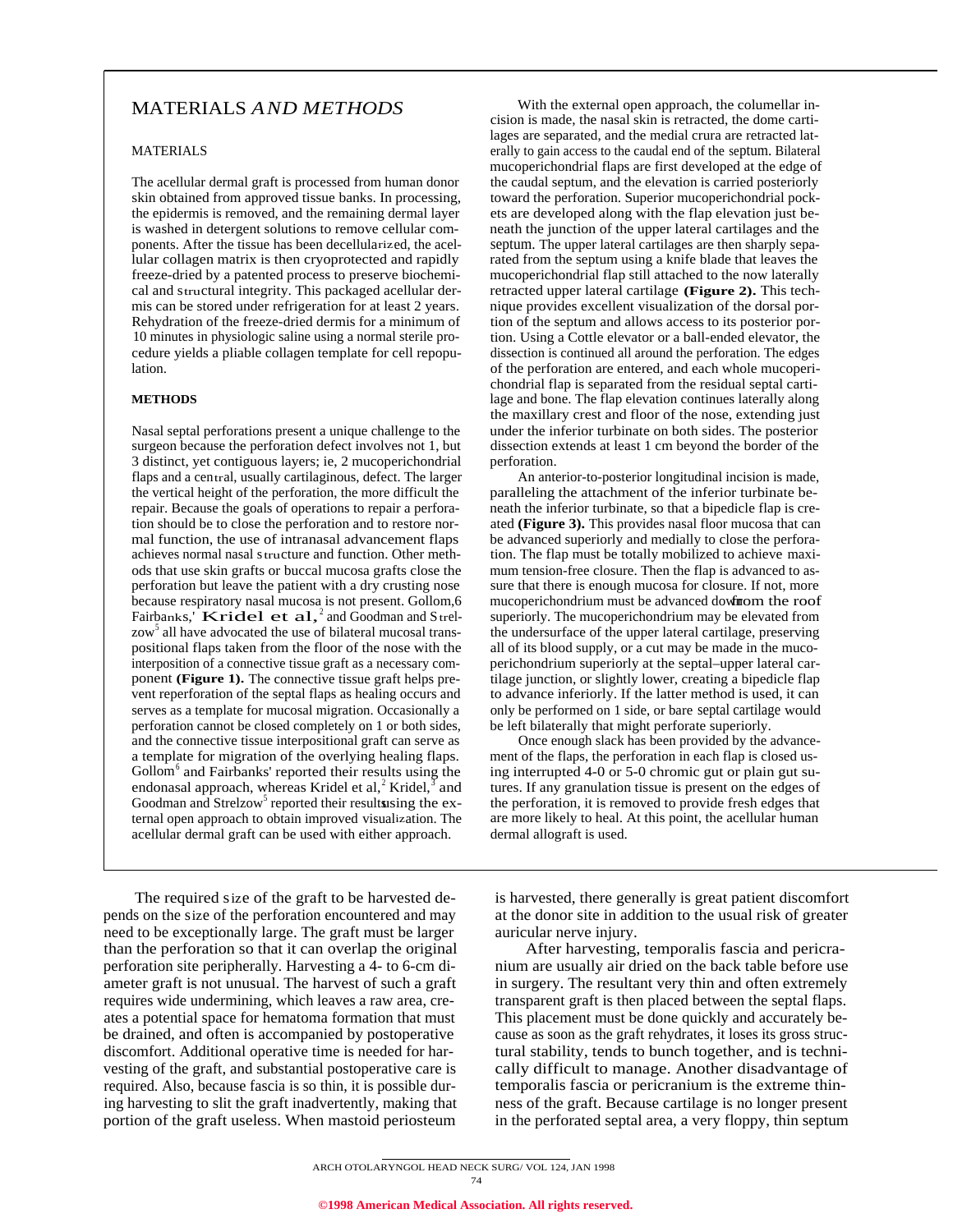TMs graft material must be aseptically rehydrated in the operating room for at least 10 minutes, but no longer than 4 hours before use. Rehydration of the graft requires 2 sterile containers (eg, kidney basins), sterile physiologic saline, and sterile thumb forceps. Multiple grafts may be rehydrated simultaneously in the same basin, with at least 50 mL of saline required for each piece. The paper backing will still be adherent to the acellular dermisinitially, but separates from the graft as it rehydrates. The graft is submerged completely and soaked for at least 5 minutes. It is then transferred aseptically to the second basin, and the paper backing is discarded. The graft is submerged again and allowed to soak an additional 5 minutes. If after 10 minutes the graft is not fully pliable, it still may be inserted and, in fact, may be easier to manipulate into position. The fully rehydrated graft may remain in the second basin for up to 4 hours before application, if necessary **(Figure 4).**

Generally, 2 thickness ranges of the graft material are available from the supplier, 1 less than 1 mm and 1 greater than 1 mm. In general, a thick piece is preferable. Depending on the size of the perforation, the 2X4 cm or the 3 X 7 cm graft would most likely be chosen. The graft can be easily trimmed with a knife blade or with scissors to the desired size. The rehydrated graft is then placed between the repaired flaps onto 1 side of the septal cartilage remnant. To prevent postoperative migration, the graft can be sutured directly to the residual septal cartilage with interrupted sutures; care must be taken to assure that the graft is centered on the cartilaginous perforation defect **(Figure 5).**

The upper lateral cartilages are then resutured to the septum. At times, after large perforations have been repaired, it is difficult to reattach the upper lateral cartilages to the septum at their original height because of tension on the mucoperichondrial flap. In such cases, if the upper lateral cartilages were sutured back at the exact same height as they were before closing the flap, new tension would be placed on the closure. Resuturing the upper lateral cartilages to the septum at a lower level, however, would cause a pinched appearance to the nasal dorsum because the upper laterals would be lower than the central dorsal septum. In such cases, onlay grafts over the reset upper lateral cartilages may be necessary and, if there is additional acellular dermis available, it can be used for such a purpose.

Next, the septal flaps must be sutured together with a mattress suture to reapproximate both flaps closely to the innermost acellular graft, to aid in healing and revascularization of the graft and to make use of it as a template. In addition, the mattress sutures help to prevent the occurrence

remains. Mastoid periosteum is not a better choice because it is difficult to harvest and the thickness is inconsistent.

An acellular human dermal graft (AlloDerm, Life-Cell Corporation, The Woodlands, Tex) has been in use for several years for skin grafting for the treatment of patients with acute burns and has been shown to increase dermal thickness. <sup>8</sup> Its dermal matrix is incorporated into the surrounding tissue, and because the graft is acellular, it does not elicit an immune response. Because the graft reduces operative time by at least 30 minutes and avoids the comorbidity of another operative site, it is cost-effective and patientfriendly.

of a postoperative hematoma. Generally, a 4-0 chromic gut suture, using a continuous suture method, is used **(Figure 6).** The needle must be extremely sharp so that it passes freely through not only the flaps, but also the graft, so as not to cause displacement of the Because the graft is relatively thick, this can create a problem, and ofteninterruptedindividualmattress sutures are used for just 1 or 2 passes before changing to a new suturewitha new sharp needle. Mattress sutures are used above and below the repaired perforation so that the sutures are placed in a plane perpendicular to that of the perforation repair, thereby reinforcing the closure. A cartilaginous strut is usually placed between the media crura and suture to them to reconstitute nasal tip support, so postoperative ptosis does not occur. the dome cartilages are sewn together with permanent suture to prevent postoperative tissue **besme.** Routine open external rhinoplasty closure is then performed.

The repaired septal flaps are protected during their healing phase by the placement of 0.020-inch thick pliable polymeric silicone sheeting, which is placed on both sides of the septal flaps and secured by approximately 3 interrupted 4-0 or 5-0 nonabsorbable sutures, placed without tension to avoid constricting the repair site. Because the polymeric silicone sheets are transparent, the repair site can usually be visualized to assure that the mucosa has healed over before removal the sheeting. The nose then generally lightly packed with absorbable gelatin foam strips (such as Gelfoam, UpjohKalamazoo, Mich) that are impregnated with an antibiotic cream or ointment. Moist gelatin foam helps to protect the exposed bony area from the area where the flaps have been rotated. The nose is then externally taped and splinted to prevent postoperative hematoma, and a drip pad is placed.

#### POSTOPERATIVE CARE

The patient is usually examined on the first postoperative day, and a small amount of the gelatin foam is suctioned out. Saline nosedrops and antibiotic ointments are prescribed keep the nose moist and to assist in the loosening of the gelatin foam. Gentle suctioning is performed during serial visits throughout the next week. The externa hasal splint can usually be removed in about 5 to 7 days. The polymeric silicone sheeting is not removed until complete healing of the perforation can be observed, usually in 2 to 3 weeks. Postoperatively, the patient must keep the nose moist to prevent drying. Any crusts that are noted in the surgical area should not be pulled or removed, but should be lubricated with large amountsf antibacterial ointment. The patient must avoid a dry environment, noxious fumes, and tobacco smoke.

#### **RESULTS**

A 100% success rate was achieved in the patients in whom the acellular human allograft was placed between the flaps when total closure of the mucoperichondrial flaps was accomplished during the operation **(Table).** In 5 patients toml closure could not be achieved during the operation. For 4 of these 5 patients, in whom closure was achieved on 1 side but not on the other, the unclosed flaps healed with normal nasal mucosa over the dermal graft and closed during the healing process. For the fifth patient, whose perforation was 3 cm, neither side could be closed primarily, but the dermal graft provided a template for healing, and the residual perforation was much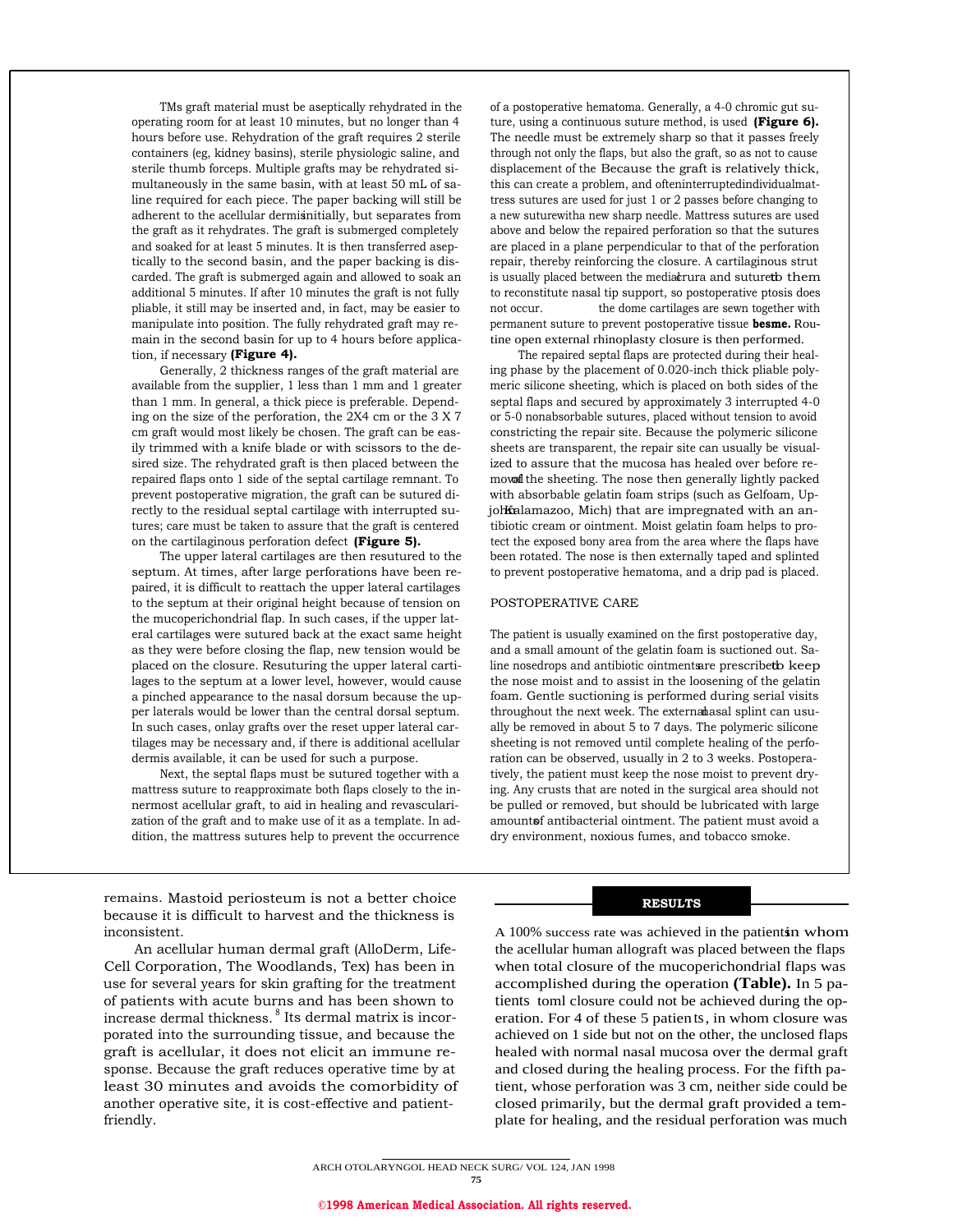**Rights were not granted to include this image in the online journal. Please refer to the print journal to view.**

**Figure 1.** *In repairing a septet pertoration, the mucosa under the inferior turbinate and nasal floor is elevated, freed laterally, and mobilized medially and superiorly as an advancement flap toward the septum to close the pertoration. From Kridel R. The open approach for repair of septal pertoration. In: Daniel RK, ed.* Aesthetic Plastic Surgery: Rhinoplasty. *Boston, Mass.: Little Brown & Co Inc; 1993:557, 560, 561. Used with permission from Lippincott-Raven Publishers. Figure 3. The freeing up of the floor mucosa under the inferior turbinate*;<br>**Figure 3.** *The freeing up of the floor mucosa under the inferior turbinate*;



**Figure 2.** *The upper lateral cartilages are sharply separated from the septum and are retracted laterally. The septal mucosa remains attached to the underaurtam of the upper lateral cartilages. Repair of each mucosal flap and the intervening septal cartilage is then accomplished.*

smaller (5 mm). The perforation might have closed completely if the polymeric silicone sheeting had been left in place longer and the intervening dermal graft had not dried out. No rejection or infection was noted in any of the 12 patients.

## **COMMENT**

The acellular dermal graft, processed from human donor skin, has been in use since 1992 as a dermal replacement graft for patients with acute burns. A fundamental problem in burn therapy is the permanent replacement of skin in full and deep partial-thickness burns. The use of the acellular dermis with an ultrathin, overlying splitthickness skin graft (STSG) in current burn therapy provides sufficient dermis to reduce wound scarring and contracture and decreases the donor site healing time and morbidity. <sup>1</sup>° An initial multicenter study documented that results obtained with acellular dermis and ultrathin STSG grafts were at least equal to those of standardthickness STSGs.<sup>8</sup> Currently, a second multicenter study



*mobilization of the flap, allowing suture closure on 1 side; the suturing of the acellular dermal graft to the cartilage defect; and closure of the mucosal flap on the other side are shown. Copyright @ 1997, Russell W. H. Kridel, MD.*



**Figure 4.** *When the acellular dermal graft is removed from the inner package, it is firm because of dehydration and is covered with paper backing on each side. After hydration for at least 10 minutes, the graft material is soft, pliable, and ready for use and feels like a dermal skin graft.*

is in progress to assess the long-term cosmetic and functional results of the acellular dermal graft and ultrathin STSG grafts in acute burn therapy, with additional centers studying the cosmetic and functional results of acellular dermis with reconstructive burn operations.

During the past 24 months, the acellular dermal grafts have also been used as soft tissue implants in periodontal surgical procedures, eliminating the need for autogenous palatal donor tissue. In periodontal applications, the graft material is used primarily for free gingival grafts to increase attached gingiva." Additional periodontal uses of the preserved dermis are aimed at root coverage and bone regeneration.

The successful use of the acellular dermal graft as an implant in periodontal procedures prompted use of the preserved dermis as a tissue implant with plastic and reconstructive surgical procedures.  $12 \times 13$  In addition to the use for repairs of septal perforatiom, 1 author (R.W.H.K.) has used the graft material for nasal dorsal onlays, augmentations and depressions, premaxillary plumping grafts, coverage over sharp nasal cartilage grafts, lip augmen-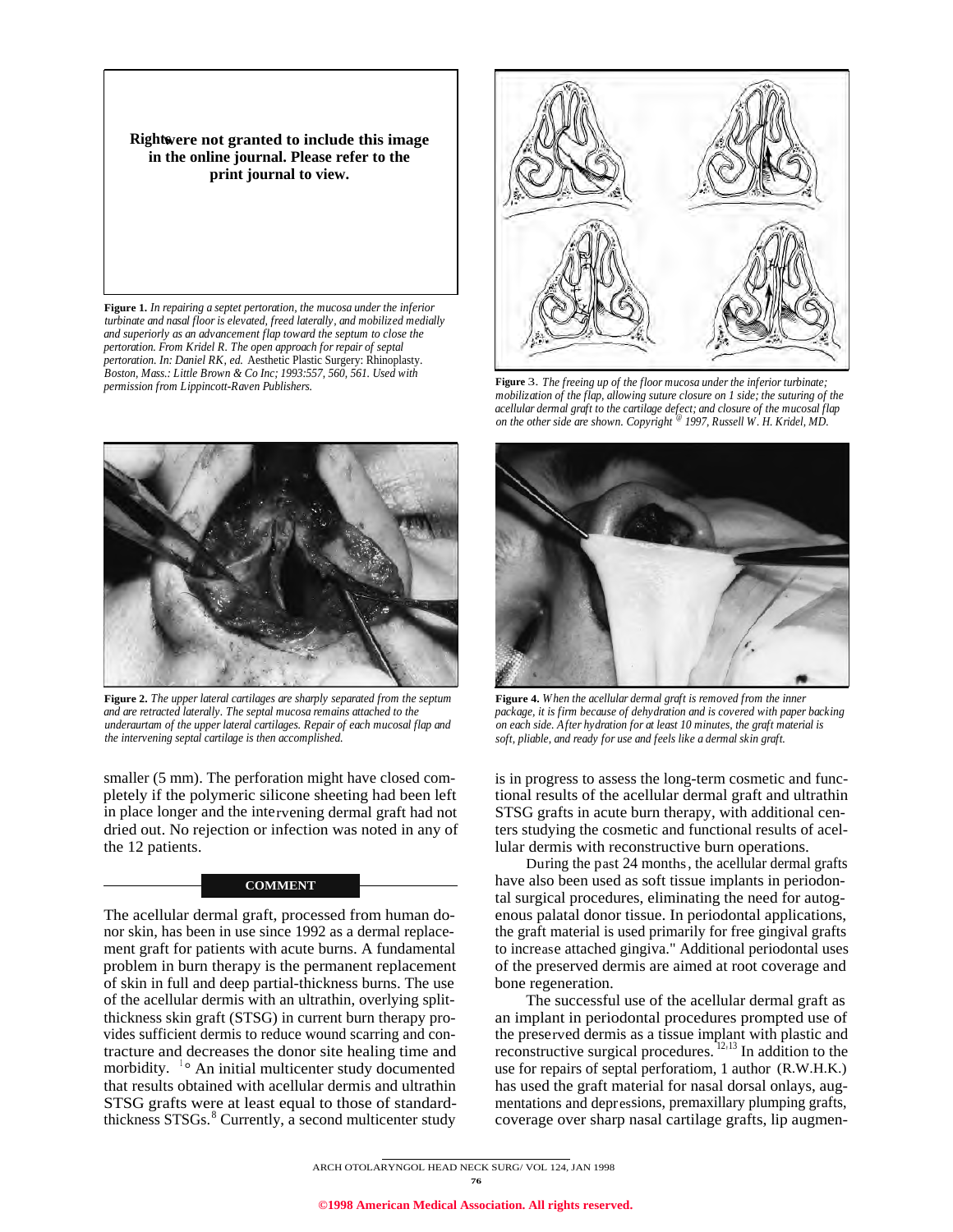

**Figure 5.** *The use of acellular human dermal autograft (AlloDerm, LifeCell Corp, The Woodlands, Tex) to circumferentially overlap the septal cartilage defect. Copyright © 1997, Russell W. H. Kridel, MD.*

**Patient Data and Long-term Follow-up Results**



**Figure 6.** *After suturing the perforation closed in each mucosal flap and after suturing the acellular human dermal autograft to the residual septum, the flaps are quitted together with a continuous mattress suture, which further stabilizes the repaired flaps and helps prevent bleeding or the formation of a hematoma.*

| Patient No./<br>Sex/Age, y | Cause                              | Size of<br>Perforation, cm | <b>Total Closure</b><br>at Surgery | <b>Remaining Perforation</b><br>at Surgery        | <b>Total Mucosal Healing</b><br>of Perforation After Surgery | Length of<br>Follow-up, mo |
|----------------------------|------------------------------------|----------------------------|------------------------------------|---------------------------------------------------|--------------------------------------------------------------|----------------------------|
| 1F/33                      | Trauma                             | 2.0                        | Yes                                | Total closure                                     | Yes                                                          | 13                         |
| 2N/44                      | Trauma                             | 1.5                        | Yes                                | Total closure                                     | Yes                                                          | 9                          |
| 3N/41                      | Previous septa! surgery            | 1.7                        | Yes                                | Total closure                                     | <b>Yes</b>                                                   | 14                         |
| 4/M/35                     | Trauma, chemical<br>dependency     | 3.0                        | N <sub>0</sub>                     | Left side, $0.6 \text{ cm}$<br>Right side, 0.8 cm | No. 5.0 mm remained                                          | 3                          |
| 5F/48                      | Previous septa! surgery            | 3.0x1.5                    | N <sub>0</sub>                     | $2.0x1.0$ cm remained<br>on right side            | Yes                                                          | 13                         |
| 6N/17                      | von Willebrand disease             | 2.0x1.5                    | N <sub>0</sub>                     | 0.4 cm remained on right side                     | <b>Yes</b>                                                   | 9                          |
| 7F/57                      | Trauma, previous septa!<br>surgery | 0.5                        | Yes                                | Total closure                                     | Yes                                                          | 6                          |
| 8N/41                      | Possible chemical<br>dependency    | 4.5                        | N <sub>0</sub>                     | 0.5 cm remained on left side                      | <b>Yes</b>                                                   | 10                         |
| 9/M/27                     | Previous septa! surgery            | 3.5                        | Yes                                | Total closure                                     | Yes                                                          | 9                          |
| 10F/20                     | Previous septa! surgery            | 2.5                        | Yes                                | Total closure                                     | Yes                                                          | 9                          |
| 11 N/42                    | Previous septa! surgery            | 3.0                        | Yes                                | Total closure                                     | Yes                                                          | 10                         |
| 12/M/26                    | Previous septa! surgery            | 4.5                        | N <sub>0</sub>                     | 1.0 cm remained on left side                      | Yes                                                          | 11                         |

Cation, and nasolabial fold grafting. The dermal graft eliminates the need for autogenous donor tissue and thereby eliminates the pain and morbidity associatedwith the harvest of autogenous tissue.

As with the use of any allograft tissue, the transmission of infection is a concern. All allograft skin used in processing the acellular dermal graft is screened in accordance with the US Food and Drug Administration regulations for human tissue (21 CFR §1270). In addition to stringent screening guidelines, the processing of skin into this graft material safeguards against the transmission of viral disease by removing all living cells. Because replication of human pathogenic viruses occurs only intracellularly, the removal of cells from this extracellular collagen matrix eliminates sites for viral propagation. In addition, the process includes treatment of the allograft tissue with a powerful antiviral agent, demonstrated by an independent laboratory to inactivate concentrated suspensions of the human immunodeficiency virus (Quality Biotech, Camden, NJ, unpublished data, March 1993).

A second concern with the use of allograft tissue is the issue of eliciting an immune response. The cellmediated immune response is directed primarily against cells of the epidermis and endothelial and fibroblast cells in the dermis. <sup>14,15</sup> In processing allograft skin into acellular dermis, the complete epidermal layer and all cellular components of the dermal layer are removed, thus eliminating the antigenic targets of cell-mediated rejection response. Remaining is an acellular, nonimmunogenic connective tissue matrix,complete with a basement membrane complex and vascular channels. Histological components of the dermal matrix include mature elastin, pro-<br>teoglycans, and collagen bundles with normal  $\mathbf{Pro}$ teoglycans provide a reservoir for growth factors, guide the assembly of collagen, and promote angiogenesis.16'7 The use of acellular dermal allograft as a surface graft, such as for patients with burns, requires that the basement membrane "side" face outward, toward the overlying STSG. However, this does not seem to be a requirement when it is used as an interpositional graft with septal perforation